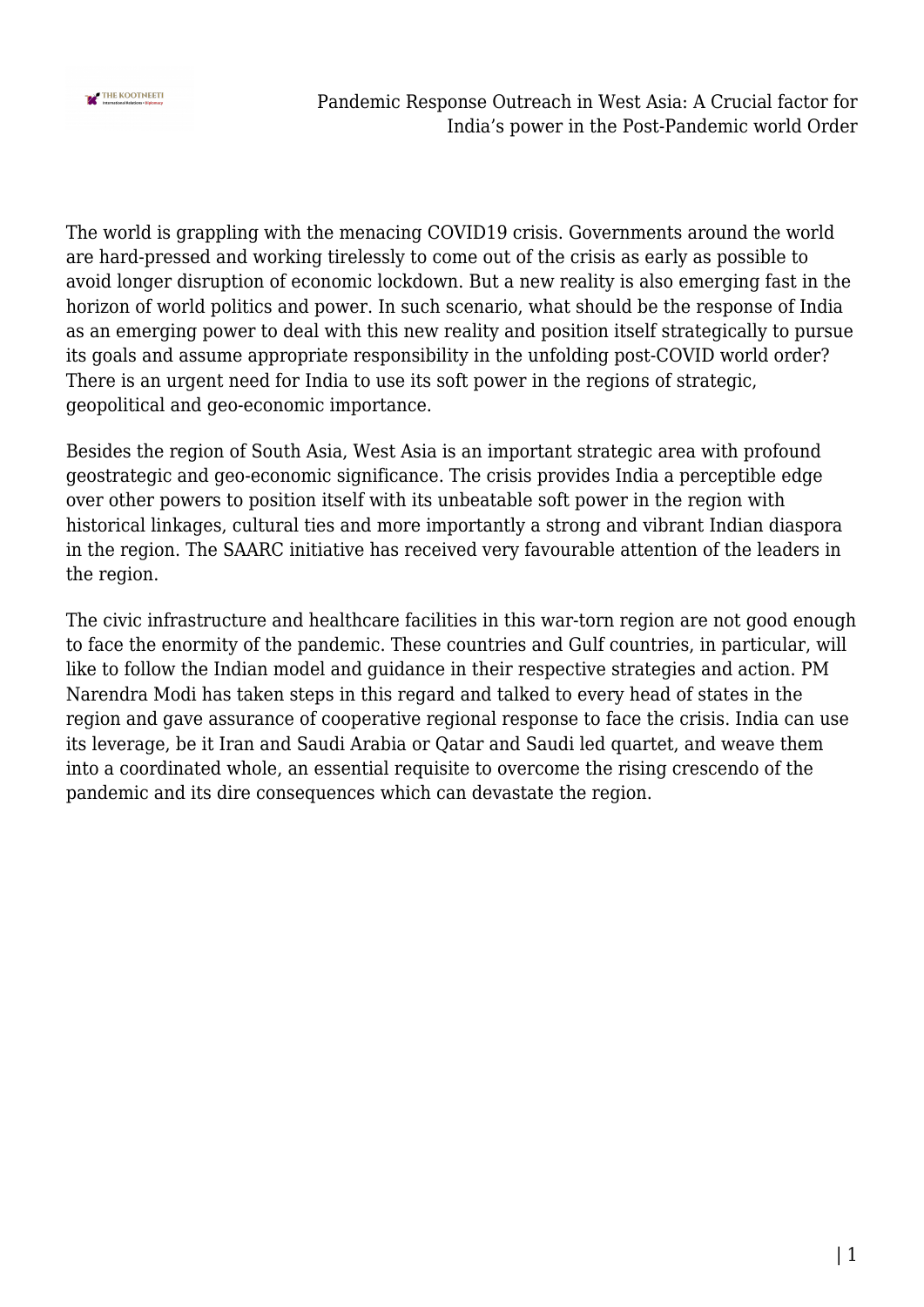

Pandemic Response Outreach in West Asia: A Crucial factor for India's power in the Post-Pandemic world Order



Dubai, United Arab Emirates/ Image: Daily Express

The Gulf region hosts a huge portion of Indian diaspora around 9 million and who account for huge remittance (around \$40 billion). This vast diaspora forms the backbone of economies of the region. Our historical linkages and encounters make Indian soft power a peerless advantage for India. The recent visits by Prime Minister Narendra Modi and the number of warm responses in those countries have made the region an extended arm of India. Prime Minister Modi has personally interacted with most of the leaders of the Gulf on a collaborative and mutually coordinated strategy against the pandemic and requested for the well-being of the Indian diaspora in the region.

In the contemporary context, multiple movements of goods, capital and services are unique facets of India's linkages with the Gulf. The current outreach is sure to re-establish India as a paramount force of stability and prosperity in the region. The GCC has already been the largest trading partner of India and the economic mutuality is on the ascending mode. Major oil companies of the region, ARAMCO (Saudi Arabia) and ANDOC (UAE) are developing a strategic partnership with the Indian companies both in the public and private sector. The pattern of economic interdependence has gained a substantial boost with the presence of Prime Minister Modi in the 'Davos in the Desert' event. The pandemic outreach, therefore, would deepen the pace of engagement and it can emerge as a region of India's economic pursuit to power.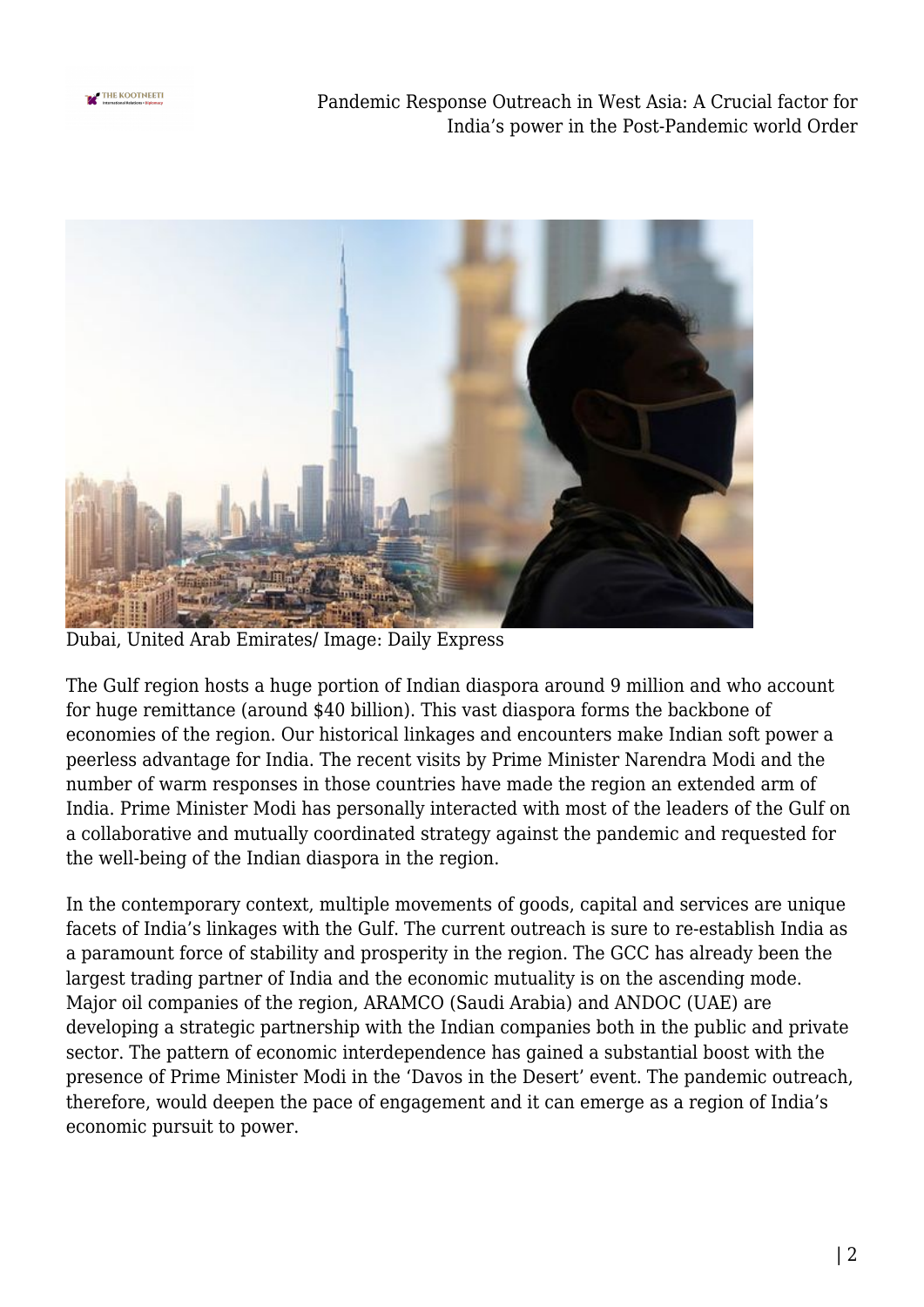

India must adopt a strategic humane approach in this region of the extended neighbourhood to take care of its people in the region and their interests. Prime Minister Modi talked to the heads of the states in the region about the safety and wellbeing of the Indian communities. In response to a call of assistance, an Indian team of fifteen doctors and healthcare professional reached Kuwait city and will remain there for next two weeks to render medical assistance in testing, treatment and training their personnel. The soft power engagements and outreach in times of rapid spread of this crisis is the smartest strategy to position India as the most acceptable power with stakes and responsibility.

The invitation to Qatar to the GCC summit and the creation of 'Joint Operation Room' to coordinate regional response is a welcome cooperative sign for the crisis-ridden (Qatar Crisis) group. There has been increasing contacts of the GCC states with Iran in the wake of the Iran-US confrontation through Qatar and Oman. The GCC states of Qatar, UAE and Kuwait have provided medical and other materials to Iran to help the worst COVID19-hit country in the region. The head of the WHO praised the UAE for the humanitarian airlift to Iran. India needs to devise a strategy to promote this emerging pandemic response concerns among the states by promoting a regional response consensus and strategy. This is sure to help the region to gain its long evading cooperation, security and stability and strengthen India's foothold to serve its geo-strategic, geo-economic and geopolitical goals and interests in the unfolding post-pandemic world order.

India is having the huge power potential which needs to be nourished and strategized to take on the changes and challenges and establish itself as a credible and trusted power with proven responsibility. The [SAARC initiative of India,](https://thekootneeti.in/2020/04/06/the-resurrection-of-saarc-india-leads-the-way/) its pandemic diplomacy and 'Extraordinary Virtual G20 Leaders' Summit on 26th March 2020 echoed and endorsed the human-centric globalization proposed and underscored by the Indian Prime Minister.

Moreover, history is the witness that all the powerful empires, from the Roman Empire to the contemporary United States, have been sustained by their influence in the region. The dispatches of medicine, medical team and aggressive COVID diplomacy at a time when powerful countries have failed to respond and are not able to control the crisis at home is no doubt establishing India as reliable and responsible power. With its democratic credentials and non-hegemonic pursuits in the region and beyond gives India the requisite power potential to lead the region with its soft power.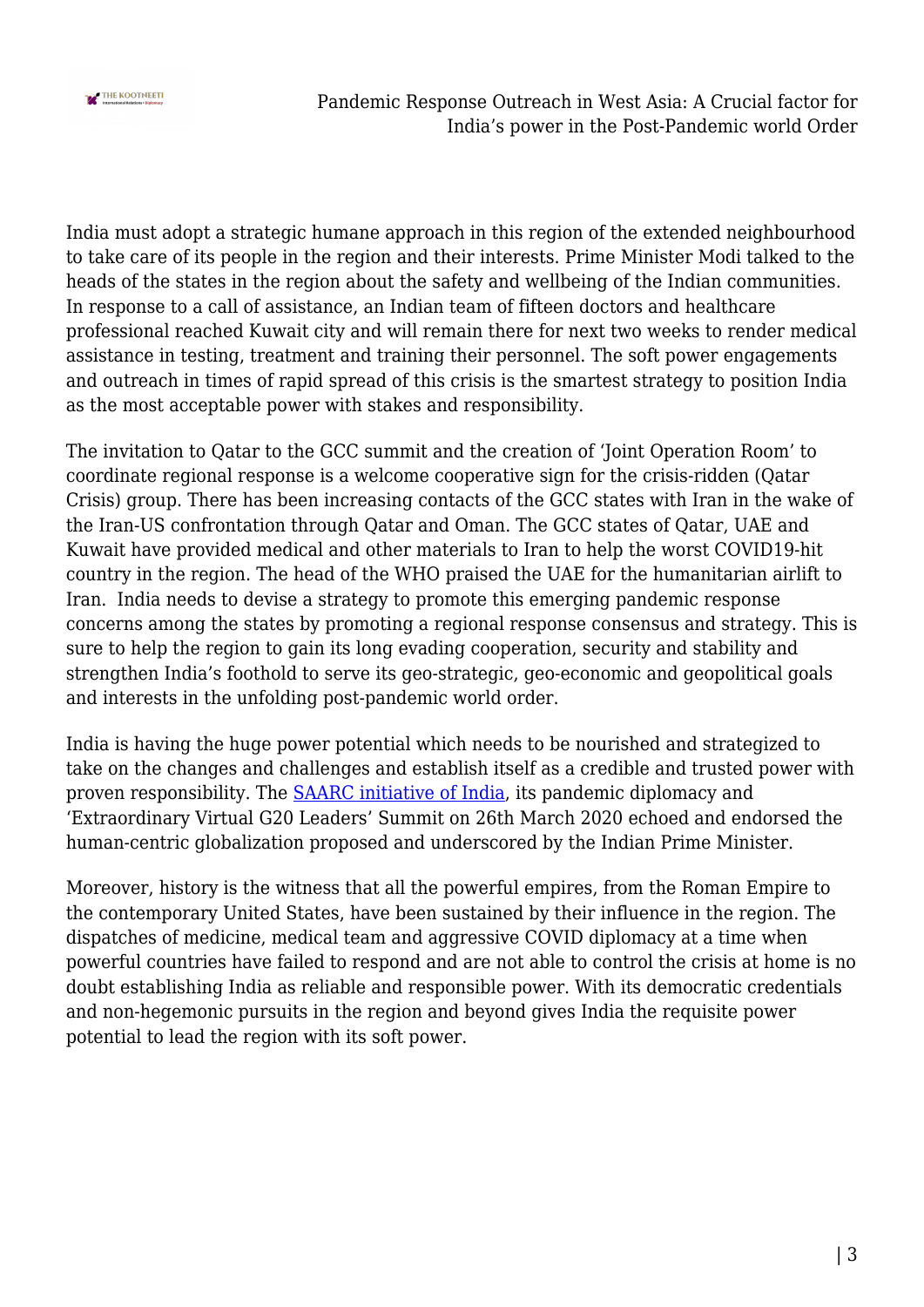



The G20 Leaders unite for an extraordinary G20 Virtual Summit to address the COVID19 crisis.

The Saudi 'Vision 2030' is determined to diversify its economy and a similar pattern is at work in other countries of the region. A potential fear of Chinese dominance and monopolistic approach is at loggerheads with the vision of economic diversification of the countries in the region. They don't want to be a mere destination of satisfaction of Chinese energy requirements and dump yard of Chinese products.

India's SAARC leaders' video-conferencing has been a right move to shore up the requisite cohesion in the South Asia region and India's image and clout on the world stage. The executive director of the WHO, Michael Ryan, has lauded India's COVID19 response and said that the country has a tremendous capacity to deal with the coronavirus as it has eradicated smallpox and polio through targeted public intervention.

Iran, the worst-hit country in the region, is a strategic partner of India. Chahbahar port venture in the country is a crucial chain and strategic point in India's Afghan policy and beyond- the Central Asian countries. India's neighbourhood outreach warrants it to use its leverage with the US to ease the sanction grip, regain credibility and shore up Iran's ability to fight the menace. India maintained its outreach with the sanction-beleaguered nation, India sent the C-17 Globemaster III, heavy military transport aircraft along with a medical team and lab equipment for testing and to be donated after the evacuation of Indians in Iran. The humanitarian responses and the diplomatic gesture at this juncture in the region towards Iran can be the basis of a broader regional engagement in the post-COVID19 world.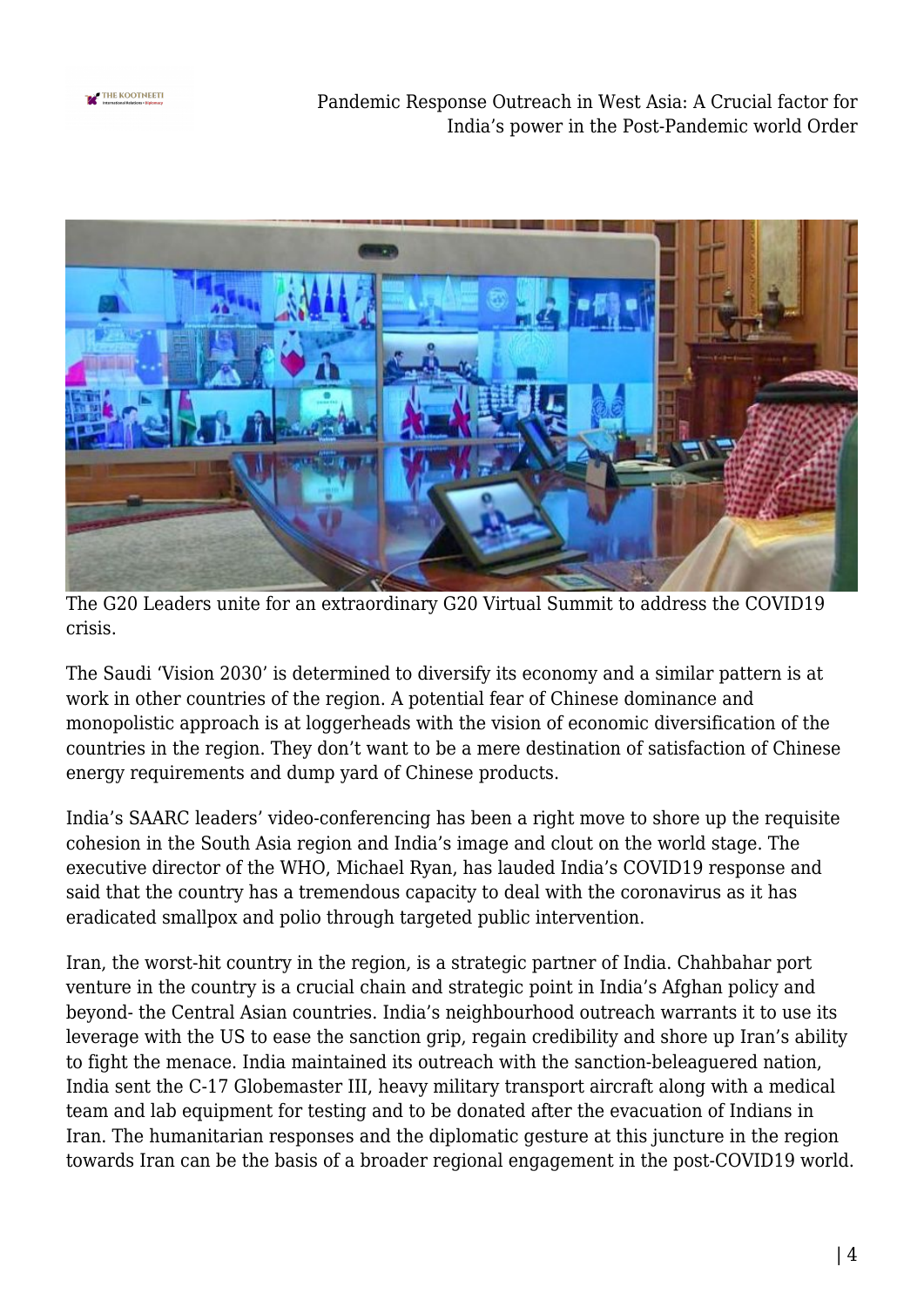

Pandemic Response Outreach in West Asia: A Crucial factor for India's power in the Post-Pandemic world Order

India welcomed the Yemen ceasefire for two weeks subject to extension. It is an unprecedented opportunity for India to utilise 'the call of UN Secretary-General for immediate global ceasefire' as an open window of diplomacy to enable joint response among the rival parties to fight the pandemic in the region. For India, both Israel and Iran are equally important to position itself in the region and the world to serve its national interests. Israel's PM Netanyahu agreed with PM Modi for synergies in communication and shared efforts for shared interests of humanity as a whole. The strategic combination of Three-Is (India, Iran and Israel) can be a new formidable group for multilateralism and equitable world order.



Image: Jesrusalem Post

Prime Minister Modi's call of "*Jaan bhi, Jahaan bhi"* (Life also, world also) on 11<sup>th</sup> April, 2020 in place of the earlier motto of the government " Jaan hai to Jahaan hai" (if one is alive, there is a world) is a powerful vision during the pandemic. The proposed the "Smart Lockdown" with severe restriction in affected areas, partial restriction in less affected and opening of the rest to have a necessary balance of lives and livelihoods is gaining global